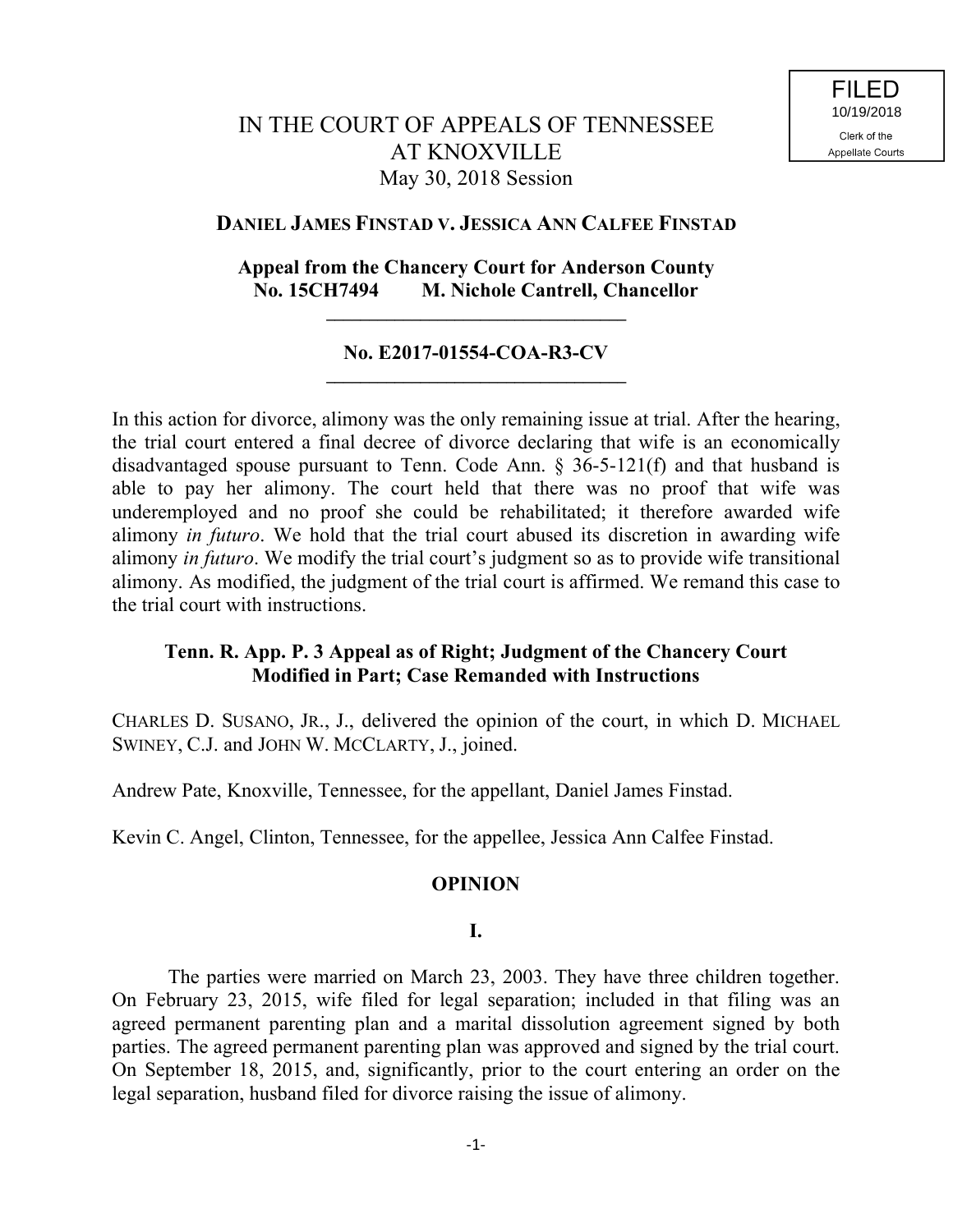Wife requested that the court award her alimony as follows – \$905 per month for five years and \$600 per month thereafter until husband retires or dies, or wife dies or remarries. She supported her claim for alimony *in futuro* by referring to the unexecuted marital dissolution agreement attached to her February 23, 2015 petition for legal separation. In relevant part, the agreement provides, in the language of the document, that husband would pay

> Three Hundred Dollars (\$300.00) per month alimony during the Legal Separation; after the divorce the Defendant will pay Nine Hundred Five Dollars (\$905.00) per month alimony for a 5 year period; and thereafter Defendant will pay Six Hundred (\$600.00) per month until he retires.

Wife testified that husband is currently paying her the \$300 in monthly spousal support.

At trial, wife and husband both testified regarding their monthly expenses. Wife testified that the affidavit she presented to the court accurately reflected what she "currently" has in the way of monthly expenses and income. She testified that her income is derived from the operation of an in-home daycare that she runs in the evenings, and that she also works at Bojangle's every other week. She testified that these positions produce \$1,100 a month in income. Wife testified that, during her marriage, she had previously managed a United Parcel Service store. She testified that the UPS position allowed her to work full-time hours, even on the weeks when she had her children; she testified that they were "gracious enough to let me off to be able to pick [my children] up from school."

She testified that husband is paying her motor vehicle payment, her motor vehicle insurance, and that he is maintaining and paying her health insurance through his employment. He is also paying her \$1,001 in child support each month. When testifying regarding her current work schedule, wife testified that at Bojangle's she "could work more hours, and I plan to when the school year starts back up. Bojangle's will put me on the schedule while the kids are in school but it will not interfere with my ability to pick them up."

Wife testified that she had been living at her current residence for two years, and that she shared expenses with a roommate for about nine months. She testified that the house she lives in is owned by her parents and that she is living rent-free. She testified that the \$950 per month in rent she listed as an expense on her affidavit was an amount that she alleges her parents aspire to obtain – not a number she ever actually paid. Similarly, she listed expenses for water and electricity (\$130), and gas (\$50), but these expenses were also being paid by her parents. She listed her total monthly expenses as \$3,122 – this sum includes the \$950 and \$180 she testified that she did not actually have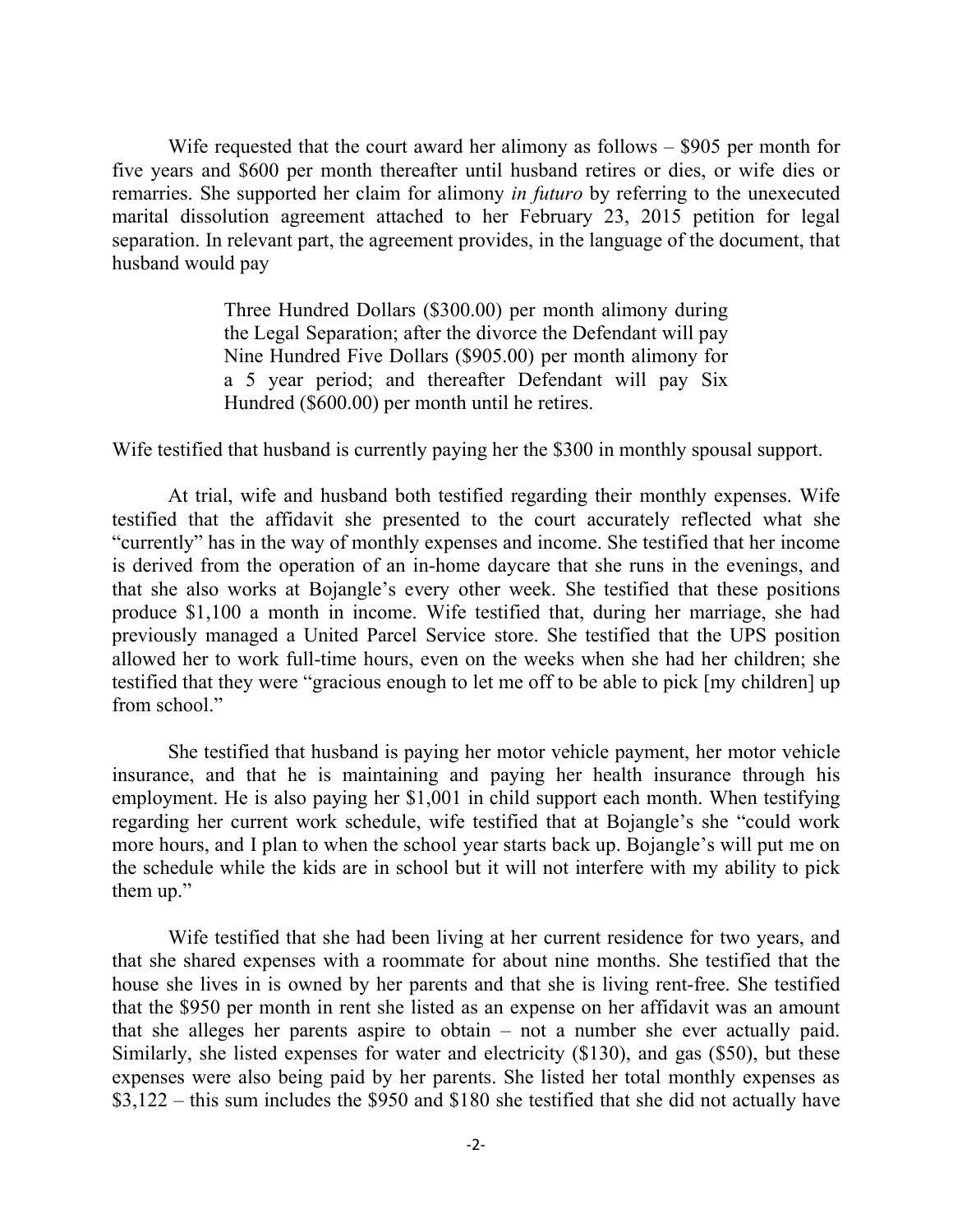to pay each month. She listed her net monthly income as \$900; her affidavit did not reflect the \$1001 in child support she received each month, the \$300 she receives each month in spousal support, the \$516.32 in car payment and car insurance that were being paid for her, did not reflect any assistance from her parents that she testified she receives, and did not reflect that her health insurance was being paid for her.

Husband's affidavit of monthly income and expenses showed a net monthly income of \$5,351.78 and monthly expenses of \$6,311. Reflected in husband's affidavit were the \$1,001 in child support and the \$300 in spousal support he was paying to wife each month; the car payment, car insurance, and health insurance he was paying for the wife's benefit were also reflected in his affidavit.

Husband testified that he had previously been inadvertently paying wife \$1,300 a month in child support, and that he overpaid about \$4,000; he did not request reimbursement for the overpayment. As noted above, husband testified that he was paying wife \$300 a month in pre-divorce spousal support, and that he was paying \$516.32 a month for her car payment and car insurance. Husband testified that he was paying for and maintaining wife's health insurance. He testified that in the three years since they have been separated he has paid her \$69,423.52. He testified that the total support he currently provides to wife reduces his take-home pay by almost 50 percent. Husband testified that, at the time of trial, wife was thirty-nine years old, and that she does not suffer from any debilitating physical or mental illness that would prevent her from maintaining a full-time job. He testified that, during their marriage, they lived a modest lifestyle.

Husband testified that his mortgage increased from \$600 to \$1,200, because he sold his previous home and moved into a larger one to accommodate his fiancée, her children, and his own children. He testified that he changed residences after the mediation between husband and wife had concluded, because he thought that the matter was also concluded. He testified that he and his fiancée pay their own bills and that the affidavit he submitted covered only his own expenses and income. Husband estimated that his fiancée contributes about \$200 to the mortgage per month; he testified that they share a bank account, and that he pays all of their utilities.

In addition to the \$69,423.52 husband already paid to wife, husband testified that he was willing to continue to provide support for wife as she transitioned out of the marriage. He testified that he was willing to pay a combined total of five years of alimony. He testified he would continue to pay wife's car payment and insurance until the remaining \$18,000 on the loan is paid off in 42 months. He testified he would maintain her health insurance through his employment for an additional two years following the divorce to give her time to obtain her own.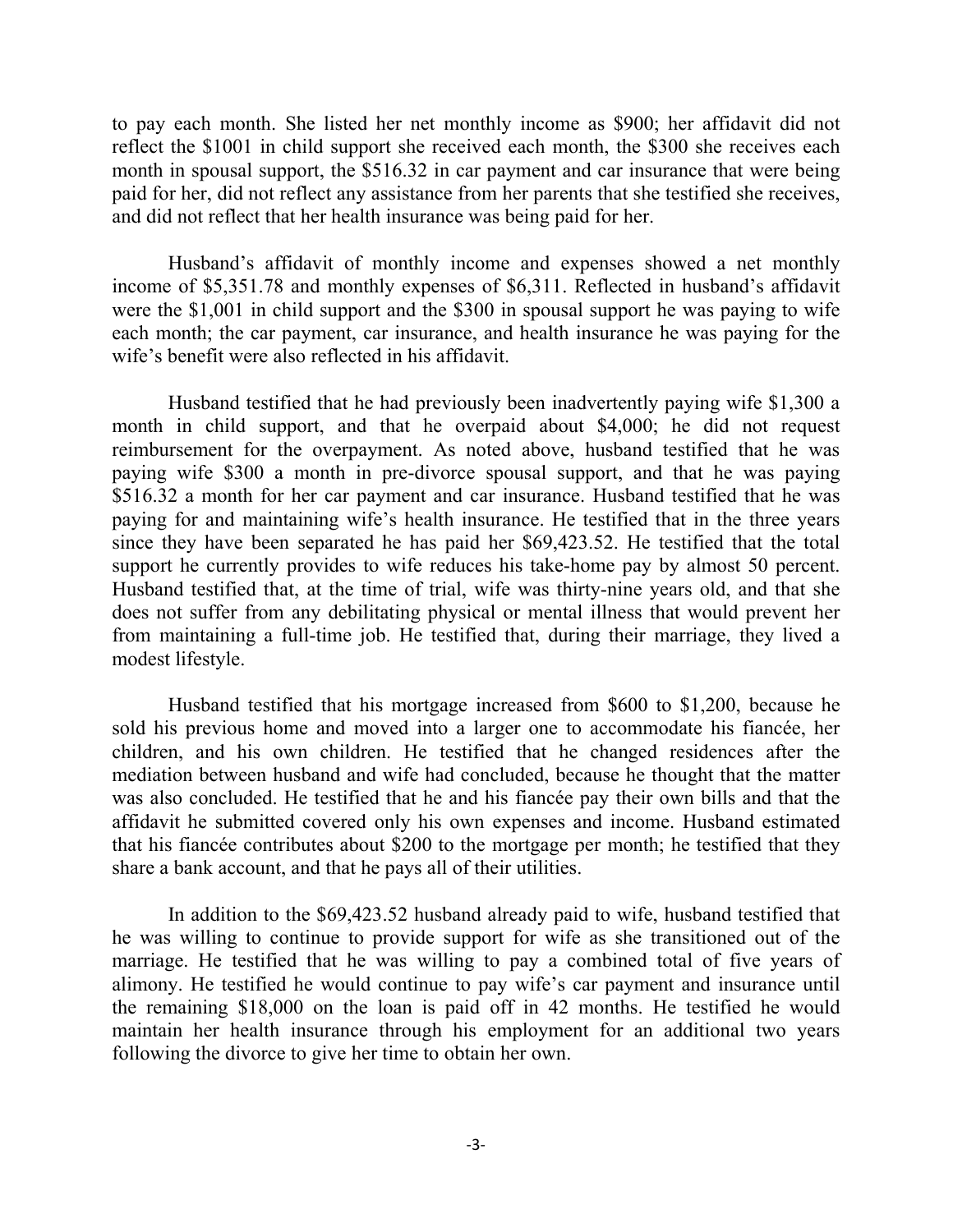On July 14, 2017, a final decree of divorce was entered by the trial court. Therein the court granted husband and wife the divorce. It affirmed the permanent parenting plan in full, and affirmed the marital dissolution agreement, as it related to the terms regarding division of marital assets and debt. It incorporated both into its final order by reference. The court determined that all of wife's sworn expenses were valid and that she was an economically disadvantaged spouse. It held that husband could afford to pay wife alimony. The court stated that the husband and wife had contemplated a long-term alimony award for wife in their previous agreements, and it decided to award wife alimony *in futuro*. It required husband to pay wife \$905 a month in alimony for a period of 42 months and \$600 per month thereafter, and to continue to pay wife's motor vehicle payment and motor vehicle insurance.

#### **II.**

Husband argues on appeal that the trial court abused its discretion in determining the amount and duration of alimony it awarded to wife.

#### **III.**

Appellate courts decline to second-guess a trial court's decision regarding spousal support absent an abuse of discretion. *Gonsewski v. Gonsewski*, 350 S.W.3d 99, 108 (Tenn. 2011) (citations omitted). This is because the decision to award spousal support is factually driven and involves the careful balancing of many factors. *Id*. However, when the trial court causes an injustice by applying an incorrect legal standard, reaches an illogical result, resolves the case on a clearly erroneous assessment of the evidence, or relies on reasoning that causes an injustice, it abuses its discretion, and a reversal of its decision is warranted. *Id*.

"The statutory framework for spousal support reflects a legislative preference favoring short-term spousal support over long-term spousal support." *Id*. (citing Tenn. Code Ann § 36–5–121(d)(2)–(3); *Bratton,* 136 S.W.3d at 605; *Perry v. Perry,* 114 S.W.3d 465, 467 (Tenn. 2003)). "Alimony in futuro should be awarded only when the court finds that economic rehabilitation is not feasible and long-term support is necessary." *Gonsewski v. Gonsewski*, 350 S.W.3d at 109. Alimony *in futuro*, as stated by our Supreme Court:

> is intended to provide support on a long-term basis until the death or remarriage of the recipient. Tenn. Code Ann. § 36–  $5-121(f)(1)$ . This type of alimony can be awarded where "the court finds that there is relative economic disadvantage and that rehabilitation is not feasible." *Id. See also Burlew,* 40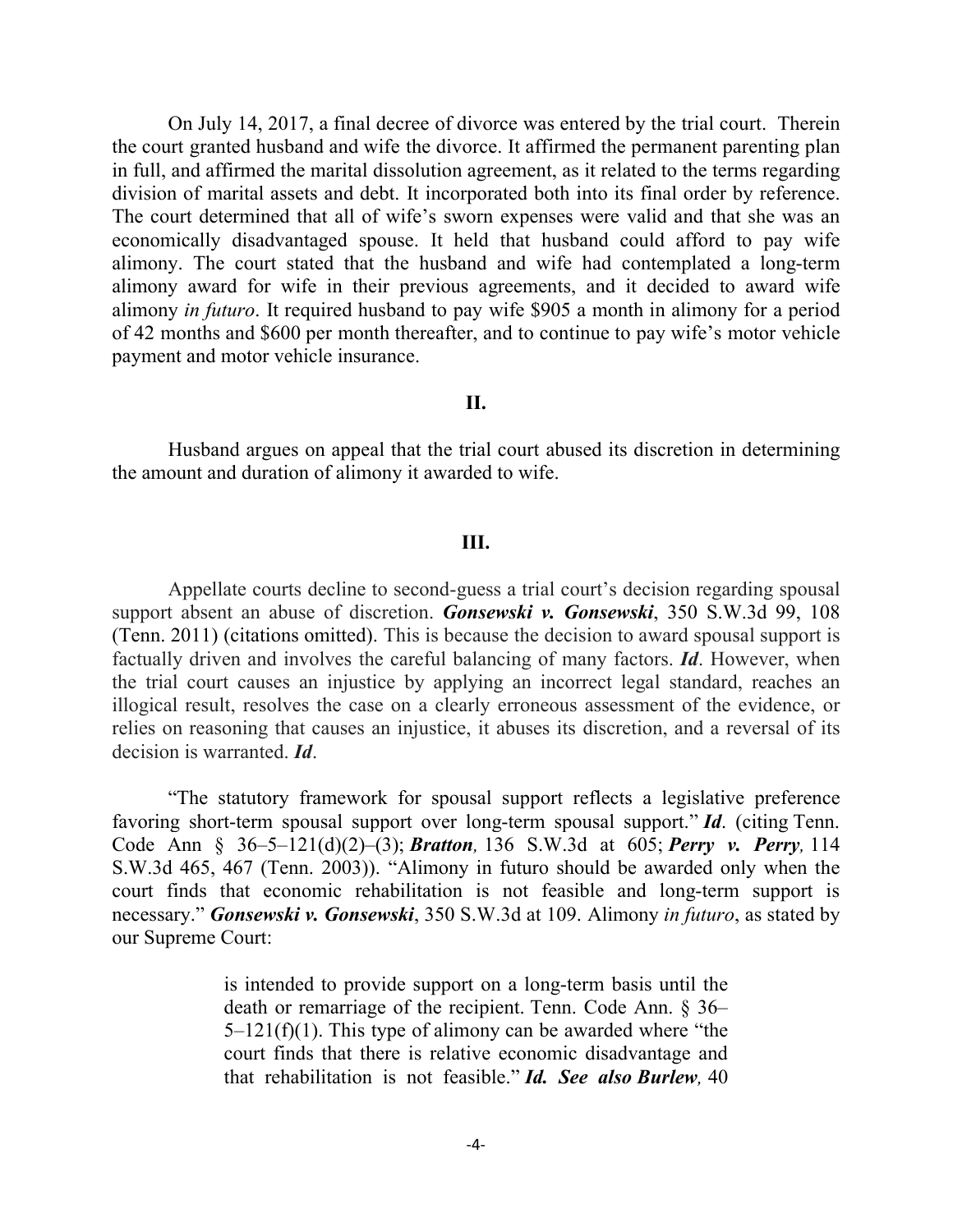S.W.3d at 470–71; *Riggs v. Riggs,* 250 S.W.3d 453, 456 n. 2 (Tenn. Ct. App. 2007). Alimony *in futuro* is appropriate when

> the disadvantaged spouse is unable to achieve, with reasonable effort, an earning capacity that will permit the spouse's standard of living after the divorce to be reasonably comparable to the standard of living enjoyed during the marriage, or to the post-divorce standard of living expected to be available to the other spouse.

Tenn. Code Ann. § 36–5–121(f)(1).

Alimony *in futuro* "is not, however, a guarantee that the recipient spouse will forever be able to enjoy a lifestyle equal to that of the obligor spouse." *Riggs,* 250 S.W.3d at 456 n. 2. In many instances, the parties' assets and incomes simply will not permit them to achieve the same standard of living after the divorce as they enjoyed during the marriage. *Robertson,* 76 S.W.3d at 340. While enabling the spouse with less income "to maintain the pre-divorce lifestyle is a laudable goal," the reality is that "[t]wo persons living separately incur more expenses than two persons living together." *Kinard,* 986 S.W.2d at 234. "Thus, in most divorce cases it is unlikely that both parties will be able to maintain their pre-divorce lifestyle...." *Id.* It is not surprising, therefore, that "[t]he prior concept of alimony as lifelong support enabling the disadvantaged spouse to maintain the standard of living established during the marriage has been superseded by the legislature's establishment of a preference for rehabilitative alimony." *Robertson,* 76 S.W.3d at 340.

*Gonsewski v. Gonsewski*, 350 S.W.3d 99, 108 (Tenn. 2011).

Instead of alimony *in futuro*, courts may award a spouse transitional alimony. Transitional alimony is appropriate when a court finds that rehabilitation is not required but that the economically disadvantaged spouse needs financial assistance in adjusting to the economic consequences of the divorce. *Id.* at 109. A marital dissolution agreement between parties serves as "merely evidential in value and may be followed by the Court in its award of alimony." *See Osborne v. Osborne***,** 197 S.W.2d 234 (Tenn. Ct. App. 1946).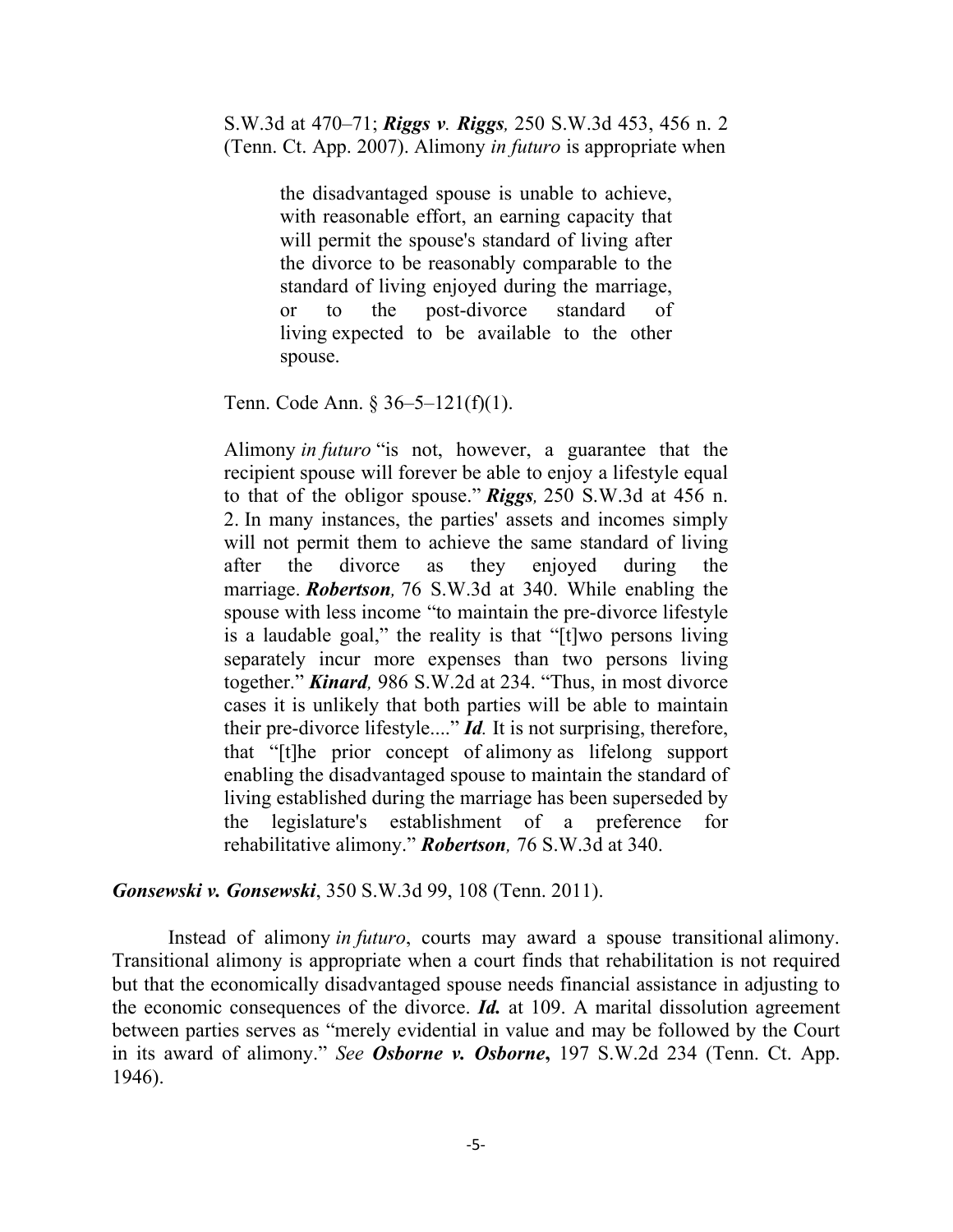#### **A.**

After a thorough review of the record and reviewing the evidence in the light most favorable to the trial court's decision, we conclude that the trial court abused its discretion in awarding alimony *in futuro* to the wife. As elaborated on below, the court's findings that there were both no proof that wife is underemployed and that there was no testimony or proof offered by the husband that the wife can be rehabilitated, is simply not supported by the record. Therefore, the trial court abused its discretion, because it based its decision on a clearly erroneous assessment of the evidence. *See Gonsewski v. Gonsewski*, 350 S.W.3d at 105.

The trial court held that the affidavits of the parties supported a long-term award of alimony for the wife, because she is an "economically disadvantaged spouse pursuant to T.C.A. § 36-5-121(f)." It held that:

> an award of alimony in futuro is appropriate in this case, taking in consideration the agreement of the parties, the needs of the Defendant, the ability to pay of the Plaintiff, as well as the factors listed in T.C.A. §36-5-11(i) (sic). The relative earning capacity of the Plaintiff is significantly higher than that of the Defendant. The Defendant is in need of assistance long-term in order to meet her monthly obligations. The Plaintiff has a higher degree of education than that of the Defendant. There was no proof offered to the court to show that Defendant has the ability or opportunity to secure education or training to improve her earning capacity, pursuant to T.C.A.  $\S 36 - 5 - 111(i)(2)$  (sic).

> > \* \* \*

[wife's] previous employment at United Parcel Service during the marriage was at a rate of pay similar or less than what her current income (sic). Thus there is no proof before this court that the [wife] is underemployed.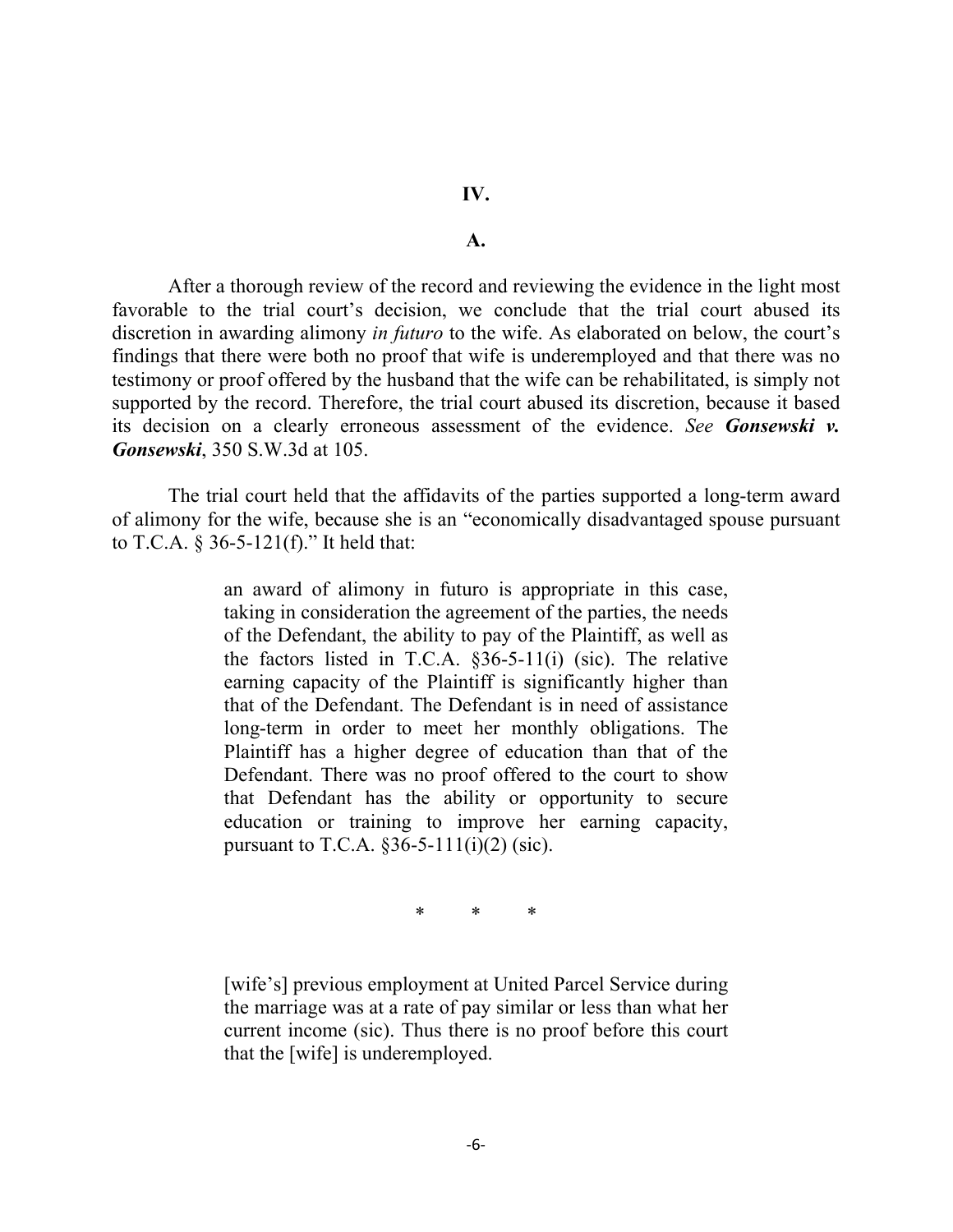Contrary to the trial court's holding, wife testified to her underemployment both in terms of the position she holds and the amount of hours she is working. She testified she is currently employed at Bojangle's and that she derives an additional source of income in the evenings from the residence in which she lives for free. She testified that she only worked every other week at Bojangle's, that she could be working more hours, that she had the capacity to work more hours, and that she intended to work more hours once the school year started:

> I could take on more hours, and I plan to when the school year starts back up. Bojangle's will put me on the schedule while the kids are in school, but it will not interfere with my ability to pick them up.

In addition, she testified that she previously managed a UPS store; she did not testify that she currently holds a management position. Therefore, testimony was elicited from wife indicating that she is not working as often as she is able, and that her work experience includes the skills and experience necessary to manage a store. Her managerial experience and ability to increase her current work hours demonstrates that wife can improve her "earning capacity to a reasonable level" without additional training. *See* Tenn. Code Ann. § 36-5-121(i)(2) (2018).

Wife has three children, and she shares custody with father. The parties' children were born in 2001, 2005, and 2008; they are all therefore school-aged. Importantly, we note that wife testified that working more hours would not interfere with her ability to care for her children. *See* Tenn. Code Ann. § 36-5-121(i)(6). The record also does not indicate that wife is physically or mentally unable to continue to work, to progress to a full-time schedule, or even obtain a new position if she desires. *See* Tenn. Code Ann. § 36-5-121(i)(4-5). She was also the relatively young age of thirty-nine at the time of the divorce filing in 2015. *See* Tenn. Code Ann. § 36-5-121(i)(4).

Based on the foregoing, a review of the relevant factors enumerated in Tenn. Code Ann. § 36-5-121(i) and of the record does not support the trial court's decision that a long-term award of alimony to wife is necessary. We hold that wife's ability to be selfsufficient is not only feasible but likely. Accordingly, the court abused its discretion in awarding wife alimony *in futuro*. We reverse the trial court's July 14, 2017 final decree of divorce to the extent it awards wife alimony *in futuro*.

#### **B.**

Having reached the above conclusion, we nonetheless find that an award of transitional alimony would be proper. As noted elsewhere in this opinion, the statutory framework permits an award of transitional alimony when the court finds that